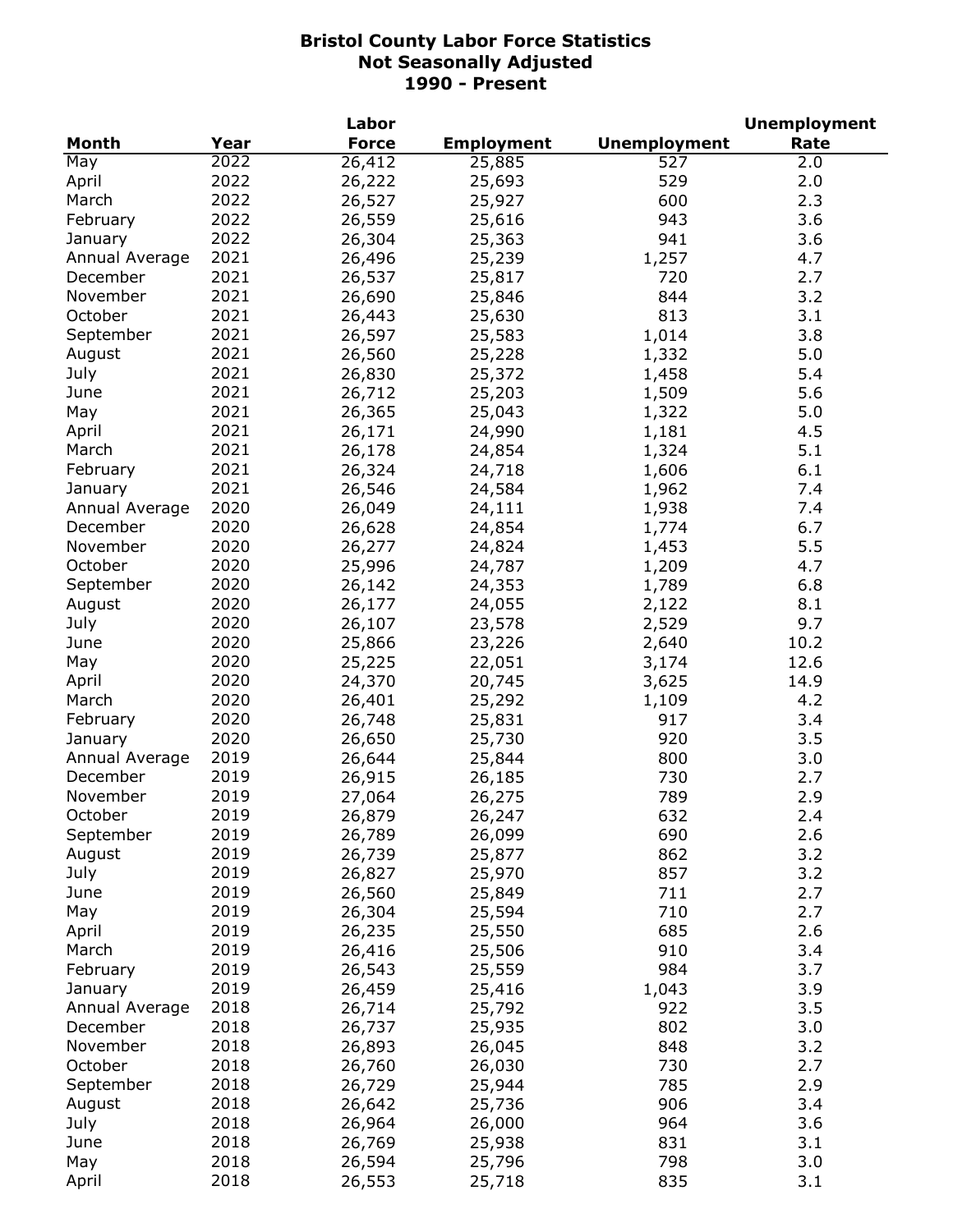|                |      | Labor        |                   |                     | <b>Unemployment</b> |
|----------------|------|--------------|-------------------|---------------------|---------------------|
| <b>Month</b>   | Year | <b>Force</b> | <b>Employment</b> | <b>Unemployment</b> | Rate                |
| March          | 2018 | 26,648       | 25,561            | 1,087               | 4.1                 |
| February       | 2018 | 26,750       | 25,518            | 1,232               | 4.6                 |
| January        | 2018 | 26,527       | 25,279            | 1,248               | 4.7                 |
| Annual Average | 2017 | 26,654       | 25,619            | 1,035               | 3.9                 |
| December       | 2017 | 26,784       | 25,780            | 1,004               | 3.7                 |
| November       | 2017 | 26,891       | 25,821            | 1,070               | 4.0                 |
| October        | 2017 | 26,696       | 25,791            | 905                 | 3.4                 |
| September      | 2017 | 26,729       | 25,848            | 881                 | 3.3                 |
| August         | 2017 | 26,668       | 25,586            | 1,082               | 4.1                 |
| July           | 2017 | 26,772       | 25,723            | 1,049               | 3.9                 |
| June           | 2017 | 26,635       | 25,719            | 916                 | 3.4                 |
| May            | 2017 | 26,435       | 25,536            | 899                 | 3.4                 |
| April          | 2017 | 26,436       | 25,561            | 875                 | 3.3                 |
|                | 2017 |              |                   | 1,128               | 4.2                 |
| March          |      | 26,594       | 25,466            |                     |                     |
| February       | 2017 | 26,654       | 25,370            | 1,284               | 4.8                 |
| January        | 2017 | 26,548       | 25,227            | 1,321               | 5.0                 |
| Annual Average | 2016 | 26,132       | 24,919            | 1,213               | 4.6                 |
| December       | 2016 | 26,247       | 25,184            | 1,063               | 4.0                 |
| November       | 2016 | 26,317       | 25,230            | 1,087               | 4.1                 |
| October        | 2016 | 26,213       | 25,158            | 1,055               | 4.0                 |
| September      | 2016 | 26,127       | 24,990            | 1,137               | 4.4                 |
| August         | 2016 | 26,220       | 24,944            | 1,276               | 4.9                 |
| July           | 2016 | 26,365       | 25,069            | 1,296               | 4.9                 |
| June           | 2016 | 26,258       | 25,066            | 1,192               | 4.5                 |
| May            | 2016 | 25,900       | 24,771            | 1,129               | 4.4                 |
| April          | 2016 | 25,971       | 24,814            | 1,157               | 4.5                 |
| March          | 2016 | 26,051       | 24,710            | 1,341               | 5.1                 |
| February       | 2016 | 26,052       | 24,623            | 1,429               | 5.5                 |
| January        | 2016 | 25,862       | 24,466            | 1,396               | 5.4                 |
| Annual Average | 2015 | 26,199       | 24,805            | 1,394               | 5.3                 |
| December       | 2015 | 26,148       | 24,959            | 1,189               | 4.5                 |
| November       | 2015 | 26,160       | 24,931            | 1,229               | 4.7                 |
| October        | 2015 | 26,077       | 24,921            | 1,156               | 4.4                 |
| September      | 2015 | 25,943       | 24,796            | 1,147               | 4.4                 |
| August         | 2015 | 26,157       | 24,816            | 1,341               | 5.1                 |
| July           | 2015 | 26,326       | 24,935            | 1,391               | 5.3                 |
| June           | 2015 | 26,310       | 24,982            | 1,328               | 5.0                 |
| May            | 2015 | 26,229       | 24,809            | 1,420               | 5.4                 |
| April          | 2015 | 26,173       | 24,792            | 1,381               | 5.3                 |
| March          | 2015 | 26,240       | 24,603            | 1,637               | 6.2                 |
| February       | 2015 | 26,331       | 24,610            | 1,721               | 6.5                 |
| January        | 2015 | 26,293       | 24,501            | 1,792               | 6.8                 |
| Annual Average | 2014 | 26,191       | 24,416            | 1,775               | 6.8                 |
| December       | 2014 | 26,289       |                   |                     | 5.5                 |
| November       |      |              | 24,843            | 1,446               |                     |
|                | 2014 | 26,345       | 24,810            | 1,535               | 5.8                 |
| October        | 2014 | 26,313       | 24,816            | 1,497               | 5.7                 |
| September      | 2014 | 26,134       | 24,569            | 1,565               | 6.0                 |
| August         | 2014 | 26,278       | 24,534            | 1,744               | 6.6                 |
| July           | 2014 | 26,394       | 24,586            | 1,808               | 6.9                 |
| June           | 2014 | 26,196       | 24,622            | 1,574               | 6.0                 |
| May            | 2014 | 25,965       | 24,263            | 1,702               | 6.6                 |
| April          | 2014 | 25,941       | 24,192            | 1,749               | 6.7                 |
| March          | 2014 | 26,154       | 24,012            | 2,142               | 8.2                 |
| February       | 2014 | 26,199       | 23,964            | 2,235               | 8.5                 |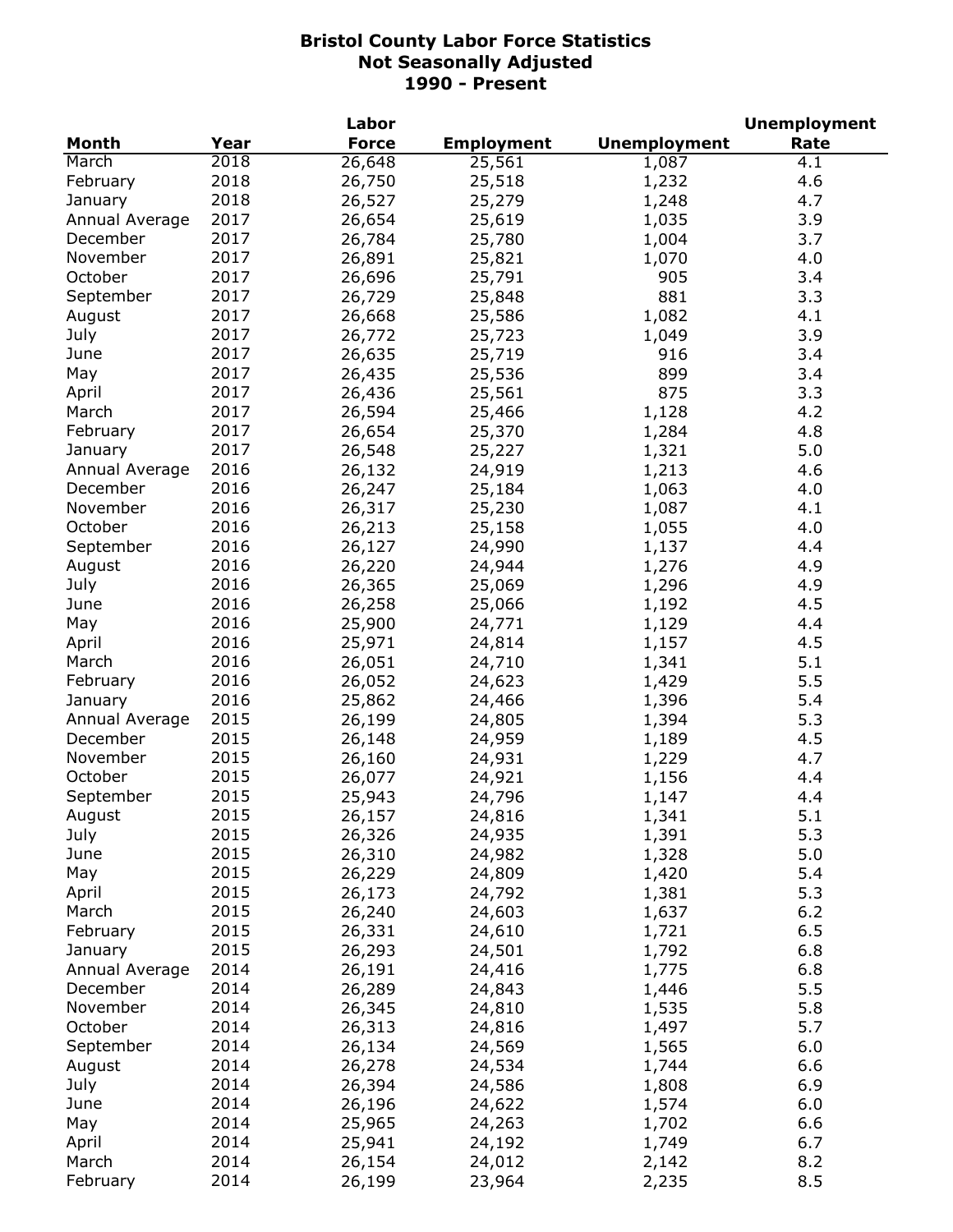|                           |      | Labor        |                   |                     | <b>Unemployment</b> |
|---------------------------|------|--------------|-------------------|---------------------|---------------------|
| <b>Month</b>              | Year | <b>Force</b> | <b>Employment</b> | <b>Unemployment</b> | Rate                |
| January                   | 2014 | 26,091       | 23,785            | 2,306               | 8.8                 |
| Annual Average            | 2013 | 26,338       | 24,205            | 2,133               | 8.1                 |
| December                  | 2013 | 26,293       | 24,328            | 1,965               | 7.5                 |
| November                  | 2013 | 26,486       | 24,413            | 2,073               | 7.8                 |
| October                   | 2013 | 26,332       | 24,288            | 2,044               | 7.8                 |
| September                 | 2013 | 26,320       | 24,269            | 2,051               | 7.8                 |
| August                    | 2013 | 26,357       | 24,198            | 2,159               | 8.2                 |
| July                      | 2013 | 26,497       | 24,344            | 2,153               | 8.1                 |
| June                      | 2013 | 26,311       | 24,400            | 1,911               | 7.3                 |
| May                       | 2013 | 26,096       | 24,111            | 1,985               | 7.6                 |
| April                     | 2013 | 26,138       | 24,106            | 2,032               | 7.8                 |
| March                     | 2013 | 26,194       | 23,967            | 2,227               | 8.5                 |
| February                  | 2013 | 26,467       | 24,066            | 2,401               | 9.1                 |
|                           | 2013 |              |                   |                     | 9.8                 |
| January<br>Annual Average |      | 26,567       | 23,967            | 2,600               |                     |
|                           | 2012 | 26,281       | 23,960            | 2,321               | 8.8                 |
| December                  | 2012 | 26,654       | 24,405            | 2,249               | 8.4                 |
| November                  | 2012 | 26,665       | 24,378            | 2,287               | 8.6                 |
| October                   | 2012 | 26,694       | 24,469            | 2,225               | 8.3                 |
| September                 | 2012 | 26,404       | 24,260            | 2,144               | 8.1                 |
| August                    | 2012 | 26,414       | 24,069            | 2,345               | 8.9                 |
| July                      | 2012 | 26,459       | 24,056            | 2,403               | 9.1                 |
| June                      | 2012 | 26,225       | 24,064            | 2,161               | 8.2                 |
| May                       | 2012 | 26,050       | 23,816            | 2,234               | 8.6                 |
| April                     | 2012 | 25,839       | 23,659            | 2,180               | 8.4                 |
| March                     | 2012 | 25,975       | 23,512            | 2,463               | 9.5                 |
| February                  | 2012 | 26,021       | 23,466            | 2,555               | 9.8                 |
| January                   | 2012 | 25,981       | 23,370            | 2,611               | 10.0                |
| Annual Average            | 2011 | 26,383       | 23,852            | 2,531               | 9.6                 |
| December                  | 2011 | 26,347       | 23,928            | 2,419               | 9.2                 |
| November                  | 2011 | 26,444       | 24,018            | 2,426               | 9.2                 |
| October                   | 2011 | 26,391       | 23,981            | 2,410               | 9.1                 |
| September                 | 2011 | 26,238       | 23,843            | 2,395               | 9.1                 |
| August                    | 2011 | 26,454       | 23,871            | 2,583               | 9.8                 |
| July                      | 2011 | 26,459       | 23,895            | 2,564               | 9.7                 |
| June                      | 2011 | 26,462       | 24,023            | 2,439               | 9.2                 |
| May                       | 2011 | 26,291       | 23,801            | 2,490               | 9.5                 |
| April                     | 2011 | 26,240       | 23,838            | 2,402               | 9.2                 |
| March                     | 2011 | 26,336       | 23,700            | 2,636               | 10.0                |
| February                  | 2011 | 26,429       | 23,650            | 2,779               | 10.5                |
| January                   | 2011 | 26,495       | 23,670            | 2,825               | 10.7                |
| Annual Average            | 2010 | 27,168       | 24,421            | 2,747               | 10.1                |
| December                  | 2010 | 27,026       | 24,509            | 2,517               | 9.3                 |
| November                  |      | 27,203       |                   |                     |                     |
|                           | 2010 |              | 24,538            | 2,665               | 9.8                 |
| October                   | 2010 | 27,022       | 24,559            | 2,463               | 9.1                 |
| September                 | 2010 | 27,038       | 24,579            | 2,459               | 9.1                 |
| August                    | 2010 | 27,317       | 24,645            | 2,672               | 9.8                 |
| July                      | 2010 | 27,425       | 24,676            | 2,749               | 10.0                |
| June                      | 2010 | 27,162       | 24,644            | 2,518               | 9.3                 |
| May                       | 2010 | 26,954       | 24,369            | 2,585               | 9.6                 |
| April                     | 2010 | 27,072       | 24,382            | 2,690               | 9.9                 |
| March                     | 2010 | 27,211       | 24,122            | 3,089               | 11.4                |
| February                  | 2010 | 27,251       | 24,042            | 3,209               | 11.8                |
| January                   | 2010 | 27,328       | 23,985            | 3,343               | 12.2                |
| Annual Average            | 2009 | 27,256       | 24,401            | 2,855               | 10.5                |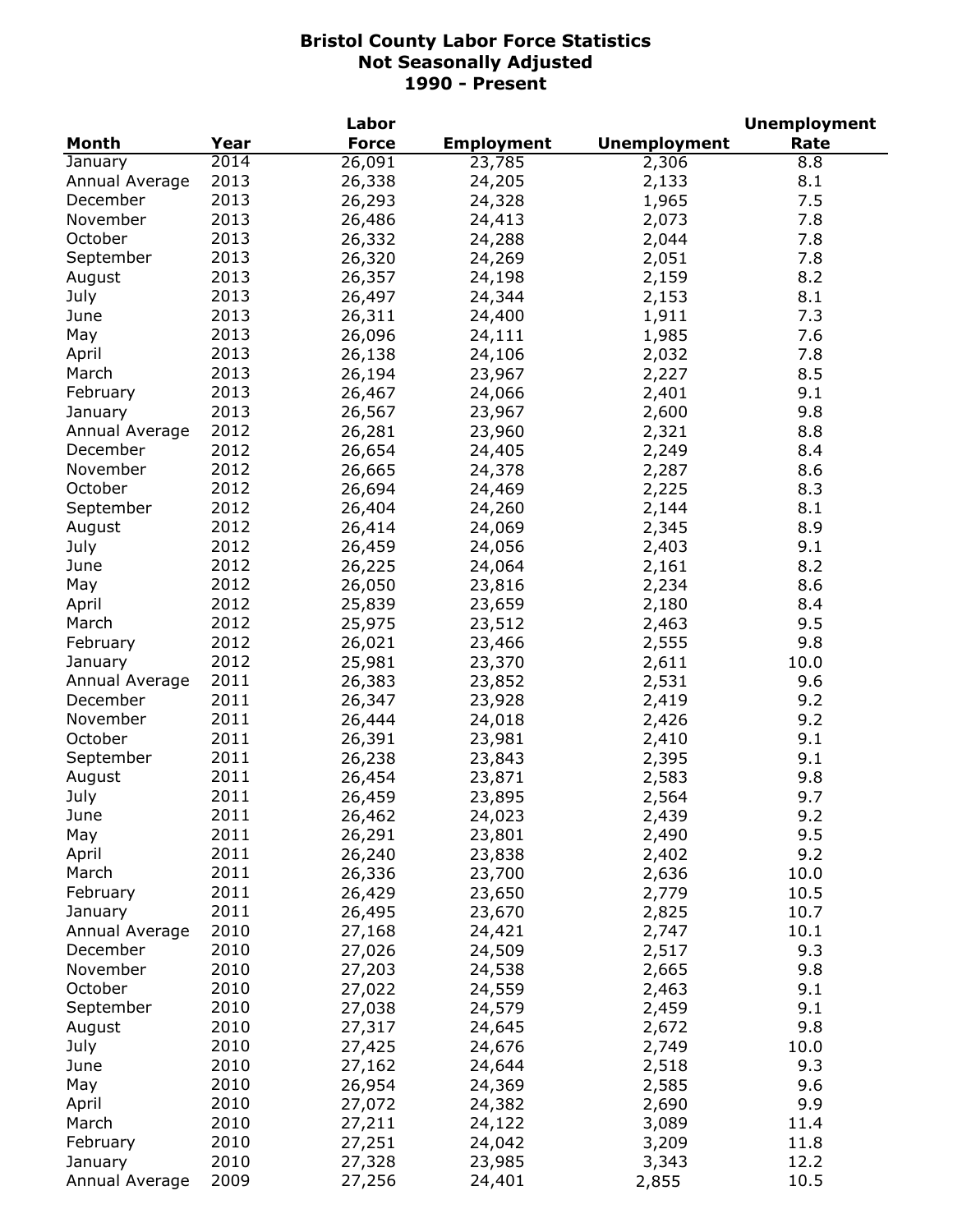|                |      | Labor        |                   |                     | <b>Unemployment</b> |
|----------------|------|--------------|-------------------|---------------------|---------------------|
| <b>Month</b>   | Year | <b>Force</b> | <b>Employment</b> | <b>Unemployment</b> | Rate                |
| December       | 2009 | 27,319       | 24,322            | 2,997               | 11.0                |
| November       | 2009 | 27,376       | 24,525            | 2,851               | 10.4                |
| October        | 2009 | 27,186       | 24,391            | 2,795               | 10.3                |
| September      | 2009 | 27,118       | 24,351            | 2,767               | 10.2                |
| August         | 2009 | 27,413       | 24,527            | 2,886               | 10.5                |
| July           | 2009 | 27,584       | 24,658            | 2,926               | 10.6                |
| June           | 2009 | 27,389       | 24,611            | 2,778               | 10.1                |
| May            | 2009 | 27,101       | 24,273            | 2,828               | 10.4                |
| April          | 2009 | 27,118       | 24,343            | 2,775               | 10.2                |
| March          | 2009 | 27,097       | 24,232            | 2,865               | 10.6                |
| February       | 2009 | 27,216       | 24,283            | 2,933               | 10.8                |
| January        | 2009 | 27,155       | 24,291            | 2,864               | 10.5                |
| Annual Average | 2008 | 27,358       | 25,548            | 1,810               | 6.6                 |
| December       | 2008 | 27,565       | 25,139            | 2,426               | 8.8                 |
| November       | 2008 | 27,568       | 25,404            | 2,164               | 7.8                 |
| October        | 2008 | 27,398       | 25,416            | 1,982               | 7.2                 |
| September      | 2008 | 27,296       | 25,441            | 1,855               | 6.8                 |
| August         | 2008 | 27,440       | 25,492            | 1,948               | 7.1                 |
| July           | 2008 | 27,607       | 25,732            | 1,875               | 6.8                 |
| June           | 2008 | 27,399       | 25,796            |                     | 5.9                 |
|                | 2008 |              |                   | 1,603               | 5.7                 |
| May            |      | 27,083       | 25,527            | 1,556               |                     |
| April          | 2008 | 27,099       | 25,706            | 1,393               | 5.1                 |
| March          | 2008 | 27,194       | 25,602            | 1,592               | 5.9                 |
| February       | 2008 | 27,216       | 25,593            | 1,623               | 6.0                 |
| January        | 2008 | 27,421       | 25,724            | 1,697               | 6.2                 |
| Annual Average | 2007 | 27,550       | 26,333            | 1,217               | 4.4                 |
| December       | 2007 | 27,615       | 26,257            | 1,358               | 4.9                 |
| November       | 2007 | 27,723       | 26,477            | 1,246               | 4.5                 |
| October        | 2007 | 27,504       | 26,407            | 1,097               | 4.0                 |
| September      | 2007 | 27,492       | 26,394            | 1,098               | 4.0                 |
| August         | 2007 | 27,509       | 26,299            | 1,210               | 4.4                 |
| July           | 2007 | 27,743       | 26,487            | 1,256               | 4.5                 |
| June           | 2007 | 27,696       | 26,567            | 1,129               | 4.1                 |
| May            | 2007 | 27,370       | 26,278            | 1,092               | 4.0                 |
| April          | 2007 | 27,339       | 26,227            | 1,112               | 4.1                 |
| March          | 2007 | 27,469       | 26,233            | 1,236               | 4.5                 |
| February       | 2007 | 27,538       | 26,186            | 1,352               | 4.9                 |
| January        | 2007 | 27,610       | 26,187            | 1,423               | 5.2                 |
| Annual Average | 2006 | 28,522       | 27,225            | 1,297               | 4.5                 |
| December       | 2006 | 28,785       | 27,602            | 1,183               | 4.1                 |
| November       | 2006 | 28,799       | 27,630            | 1,169               | 4.1                 |
| October        | 2006 | 28,580       | 27,554            | 1,026               | 3.6                 |
| September      | 2006 | 28,551       | 27,391            | 1,160               | 4.1                 |
| August         | 2006 | 28,718       | 27,344            | 1,374               | 4.8                 |
| July           | 2006 | 28,813       | 27,398            | 1,415               | 4.9                 |
| June           | 2006 | 28,675       | 27,396            | 1,279               | 4.5                 |
| May            | 2006 | 28,255       | 27,053            | 1,202               | 4.3                 |
| April          | 2006 | 28,230       | 26,998            |                     | 4.4                 |
| March          | 2006 |              |                   | 1,232               | 5.1                 |
|                |      | 28,281       | 26,830            | 1,451               |                     |
| February       | 2006 | 28,310       | 26,762            | 1,548               | 5.5                 |
| January        | 2006 | 28,262       | 26,743            | 1,519               | 5.4                 |
| Annual Average | 2005 | 28,137       | 26,906            | 1,231               | 4.4                 |
| December       | 2005 | 28,539       | 27,290            | 1,249               | 4.4                 |
| November       | 2005 | 28,581       | 27,372            | 1,209               | 4.2                 |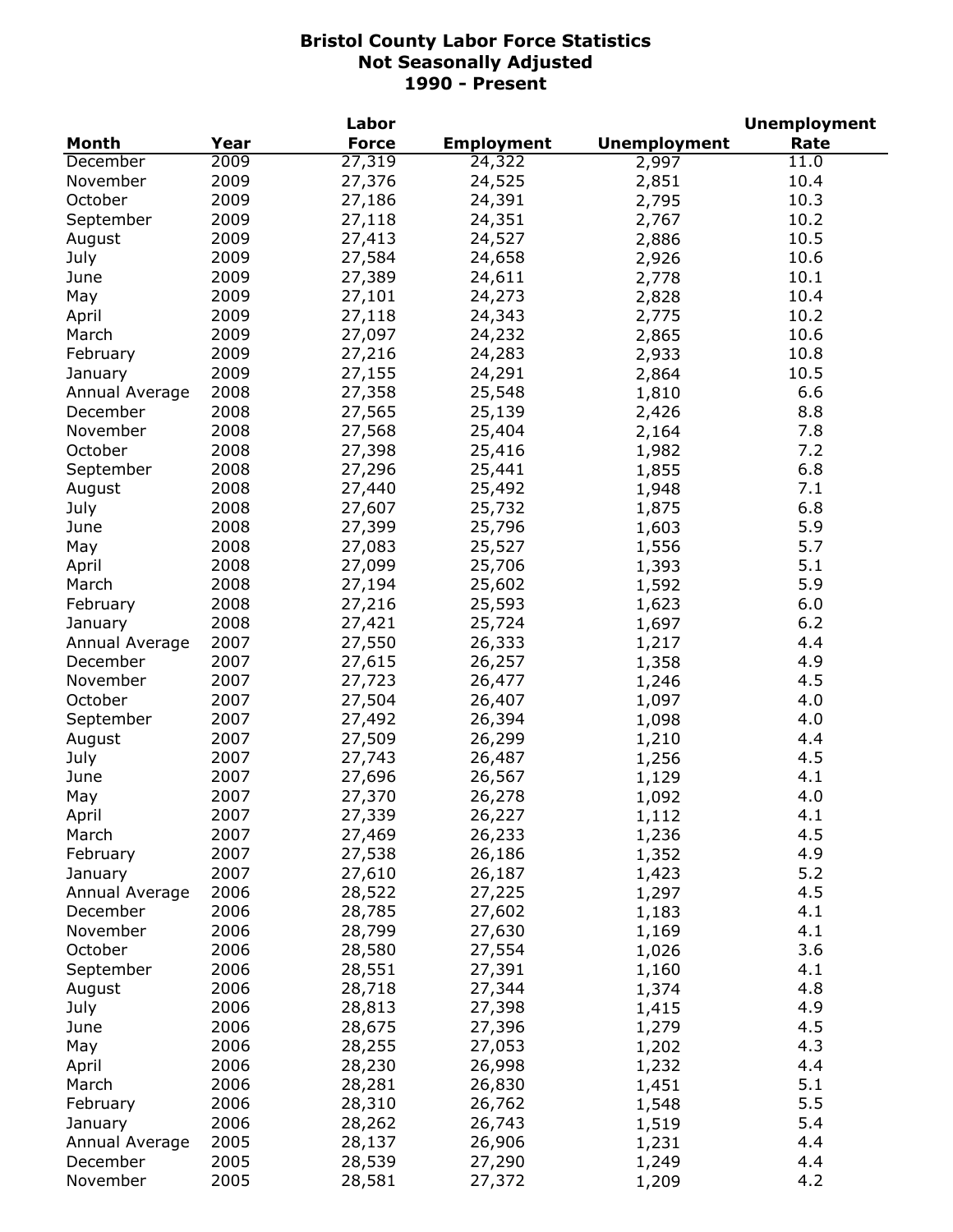|                |      | Labor        |                   |                     | <b>Unemployment</b> |
|----------------|------|--------------|-------------------|---------------------|---------------------|
| <b>Month</b>   | Year | <b>Force</b> | <b>Employment</b> | <b>Unemployment</b> | Rate                |
| October        | 2005 | 28,443       | 27,266            | 1,177               | 4.1                 |
| September      | 2005 | 28,433       | 27,135            | 1,298               | 4.6                 |
| August         | 2005 | 28,502       | 27,186            | 1,316               | 4.6                 |
| July           | 2005 | 28,505       | 27,164            | 1,341               | 4.7                 |
| June           | 2005 | 28,186       | 27,046            | 1,140               | 4.0                 |
| May            | 2005 | 27,752       | 26,743            | 1,009               | 3.6                 |
| April          | 2005 | 27,701       | 26,641            | 1,060               | 3.8                 |
| March          | 2005 | 27,725       | 26,425            | 1,300               | 4.7                 |
| February       | 2005 | 27,664       | 26,332            | 1,332               | 4.8                 |
| January        | 2005 | 27,614       | 26,271            | 1,343               | 4.9                 |
| Annual Average | 2004 | 27,749       | 26,499            | 1,250               | 4.5                 |
| December       | 2004 | 27,729       | 26,729            | 1,000               | 3.6                 |
| November       | 2004 | 27,842       | 26,833            | 1,009               | 3.6                 |
| October        | 2004 | 27,654       | 26,712            | 942                 | 3.4                 |
| September      | 2004 | 27,600       | 26,576            | 1,024               | 3.7                 |
| August         | 2004 | 27,830       | 26,611            | 1,219               | 4.4                 |
| July           | 2004 | 28,068       | 26,711            | 1,357               | 4.8                 |
|                | 2004 | 27,844       | 26,601            |                     | 4.5                 |
| June           | 2004 |              |                   | 1,243               | 4.5                 |
| May            |      | 27,524       | 26,299            | 1,225               |                     |
| April          | 2004 | 27,624       | 26,279            | 1,345               | 4.9                 |
| March          | 2004 | 27,687       | 26,155            | 1,532               | 5.5                 |
| February       | 2004 | 27,697       | 26,210            | 1,487               | 5.4                 |
| January        | 2004 | 27,889       | 26,273            | 1,616               | 5.8                 |
| Annual Average | 2003 | 27,642       | 26,323            | 1,319               | 4.8                 |
| December       | 2003 | 27,669       | 26,446            | 1,223               | 4.4                 |
| November       | 2003 | 27,764       | 26,526            | 1,238               | 4.5                 |
| October        | 2003 | 27,556       | 26,419            | 1,137               | 4.1                 |
| September      | 2003 | 27,435       | 26,338            | 1,097               | 4.0                 |
| August         | 2003 | 27,631       | 26,361            | 1,270               | 4.6                 |
| July           | 2003 | 27,792       | 26,458            | 1,334               | 4.8                 |
| June           | 2003 | 27,902       | 26,533            | 1,369               | 4.9                 |
| May            | 2003 | 27,440       | 26,215            | 1,225               | 4.5                 |
| April          | 2003 | 27,573       | 26,270            | 1,303               | 4.7                 |
| March          | 2003 | 27,609       | 26,143            | 1,466               | 5.3                 |
| February       | 2003 | 27,717       | 26,150            | 1,567               | 5.7                 |
| January        | 2003 | 27,611       | 26,012            | 1,599               | 5.8                 |
| Annual Average | 2002 | 27,359       | 26,168            | 1,191               | 4.4                 |
| December       | 2002 | 27,803       | 26,537            | 1,266               | 4.6                 |
| November       | 2002 | 27,869       | 26,596            | 1,273               | 4.6                 |
| October        | 2002 | 27,647       | 26,484            | 1,163               | 4.2                 |
| September      | 2002 | 27,571       | 26,424            | 1,147               | 4.2                 |
| August         | 2002 | 27,537       | 26,337            | 1,200               | 4.4                 |
| July           | 2002 | 27,528       | 26,350            | 1,178               | 4.3                 |
| June           | 2002 | 27,337       | 26,268            | 1,069               | 3.9                 |
| May            | 2002 | 27,009       | 25,957            | 1,052               | 3.9                 |
| April          | 2002 | 26,950       | 25,864            | 1,086               | 4.0                 |
| March          | 2002 | 27,009       | 25,823            | 1,186               | 4.4                 |
| February       | 2002 | 27,141       | 25,840            | 1,301               | 4.8                 |
| January        | 2002 | 26,903       | 25,533            | 1,370               | 5.1                 |
| Annual Average | 2001 | 26,609       | 25,643            | 966                 | 3.6                 |
| December       | 2001 | 26,758       | 25,796            | 962                 | 3.6                 |
| November       | 2001 | 26,750       | 25,803            | 947                 | 3.5                 |
| October        | 2001 | 26,639       | 25,755            | 884                 | 3.3                 |
| September      | 2001 | 26,567       | 25,749            | 818                 | 3.1                 |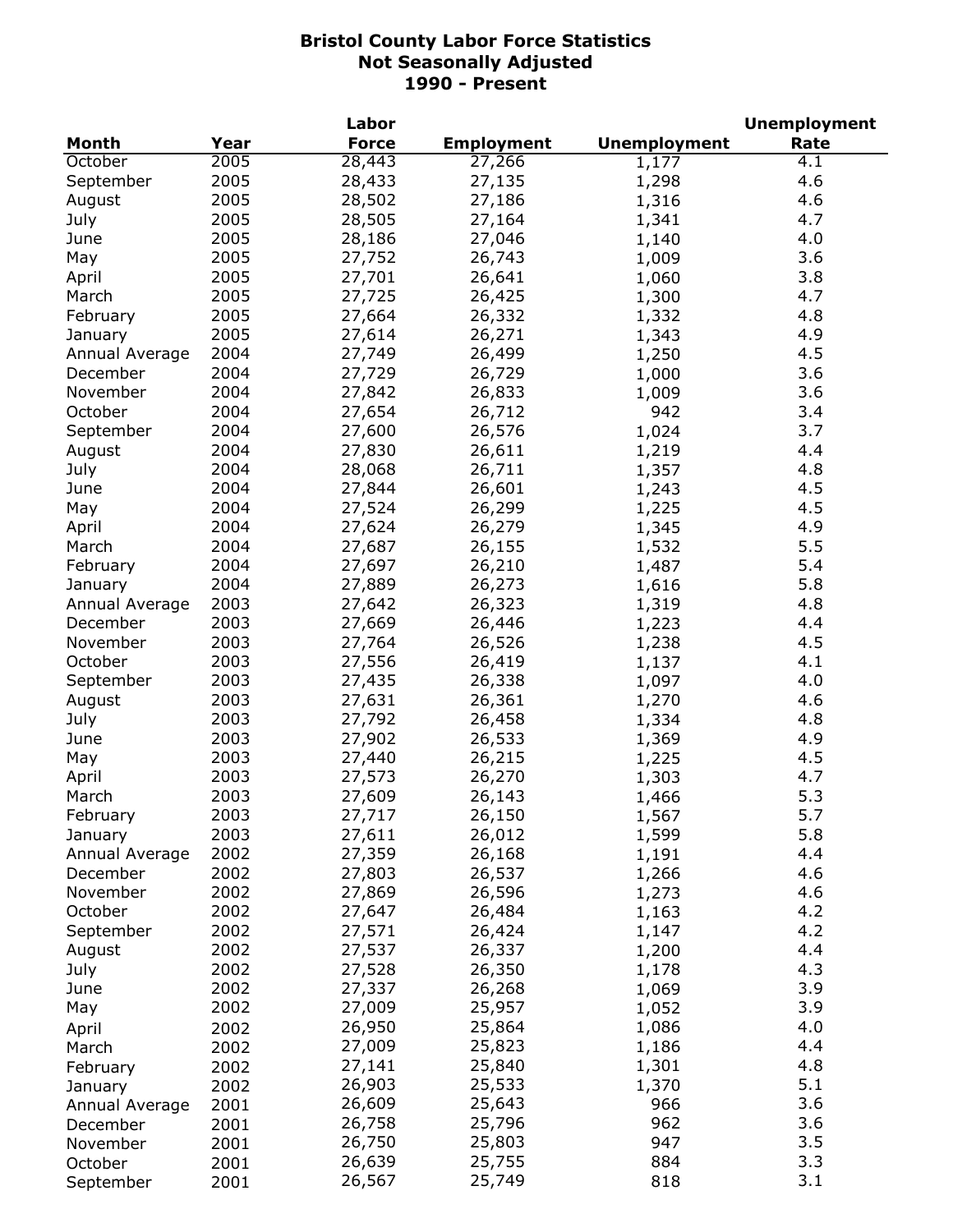|                |      | Labor        |                   |                     | <b>Unemployment</b> |
|----------------|------|--------------|-------------------|---------------------|---------------------|
| <b>Month</b>   | Year | <b>Force</b> | <b>Employment</b> | <b>Unemployment</b> | Rate                |
| August         | 2001 | 26,546       | 25,601            | 945                 | 3.6                 |
| July           | 2001 | 26,773       | 25,767            | 1,006               | 3.8                 |
| June           | 2001 | 26,681       | 25,734            | 947                 | 3.5                 |
| May            | 2001 | 26,311       | 25,459            | 852                 | 3.2                 |
| April          | 2001 | 26,431       | 25,529            | 902                 | 3.4                 |
| March          | 2001 | 26,624       | 25,510            | 1,114               | 4.2                 |
| February       | 2001 | 26,599       | 25,512            | 1,087               | 4.1                 |
| January        | 2001 | 26,629       | 25,500            | 1,129               | 4.2                 |
| Annual Average | 2000 | 26,802       | 25,856            | 946                 | 3.5                 |
| December       | 2000 | 26,809       | 26,081            | 728                 | 2.7                 |
| November       | 2000 | 26,857       | 26,058            | 799                 | 3.0                 |
| October        |      | 26,746       | 25,943            | 803                 | 3.0                 |
|                | 2000 | 26,651       |                   | 805                 | 3.0                 |
| September      | 2000 |              | 25,846            |                     |                     |
| August         | 2000 | 26,894       | 25,882            | 1,012               | 3.8                 |
| July           | 2000 | 26,925       | 25,928            | 997                 | 3.7                 |
| June           | 2000 | 26,945       | 26,023            | 922                 | 3.4                 |
| May            | 2000 | 26,688       | 25,762            | 926                 | 3.5                 |
| April          | 2000 | 26,716       | 25,889            | 827                 | 3.1                 |
| March          | 2000 | 26,722       | 25,675            | 1,047               | 3.9                 |
| February       | 2000 | 26,795       | 25,593            | 1,202               | 4.5                 |
| January        | 2000 | 26,873       | 25,594            | 1,279               | 4.8                 |
| Annual Average | 1999 | 27,150       | 26,289            | 861                 | 3.2                 |
| December       | 1999 | 27,630       | 26,782            | 848                 | 3.1                 |
| November       | 1999 | 27,593       | 26,744            | 849                 | 3.1                 |
| October        | 1999 | 27,363       | 26,488            | 875                 | 3.2                 |
| September      | 1999 | 27,173       | 26,310            | 863                 | 3.2                 |
| August         | 1999 | 27,248       | 26,365            | 883                 | 3.2                 |
| July           | 1999 | 27,270       | 26,342            | 928                 | 3.4                 |
| June           | 1999 | 27,002       | 26,317            | 685                 | 2.5                 |
| May            | 1999 | 26,810       | 26,138            | 672                 | 2.5                 |
| April          | 1999 | 26,787       | 26,107            | 680                 | 2.5                 |
| March          | 1999 | 26,922       | 26,065            | 857                 | 3.2                 |
| February       | 1999 | 26,946       | 25,919            | 1,027               | 3.8                 |
| January        | 1999 | 27,050       | 25,889            | 1,161               | 4.3                 |
| Annual Average | 1998 | 26,950       | 26,017            | 933                 | 3.5                 |
| December       | 1998 | 27,304       | 26,622            | 682                 | 2.5                 |
| November       | 1998 | 27,317       | 26,590            | 727                 | 2.7                 |
| October        | 1998 | 27,072       | 26,272            | 800                 | 3.0                 |
| September      | 1998 | 26,956       | 26,137            | 819                 | 3.0                 |
| August         | 1998 | 26,984       | 26,105            | 879                 | 3.3                 |
| July           | 1998 | 26,962       | 26,094            | 868                 | 3.2                 |
| June           | 1998 | 26,814       | 26,037            | 777                 | 2.9                 |
| May            | 1998 | 26,626       | 25,784            | 842                 | 3.2                 |
|                | 1998 | 26,673       | 25,713            | 960                 | 3.6                 |
| April          |      | 26,860       | 25,631            | 1,229               | 4.6                 |
| March          | 1998 | 26,881       | 25,609            | 1,272               | 4.7                 |
| February       | 1998 |              |                   |                     | 5.0                 |
| January        | 1998 | 26,951       | 25,605            | 1,346               |                     |
| Annual Average | 1997 | 26,793       | 25,633            | 1,160               | 4.3                 |
| December       | 1997 | 27,029       | 26,020            | 1,009               | 3.7                 |
| November       | 1997 | 27,095       | 26,129            | 966                 | 3.6                 |
| October        | 1997 | 26,995       | 25,954            | 1,041               | 3.9                 |
| September      | 1997 | 26,996       | 25,905            | 1,091               | 4.0                 |
| August         | 1997 | 27,077       | 25,930            | 1,147               | 4.2                 |
| July           | 1997 | 27,070       | 25,886            | 1,184               | 4.4                 |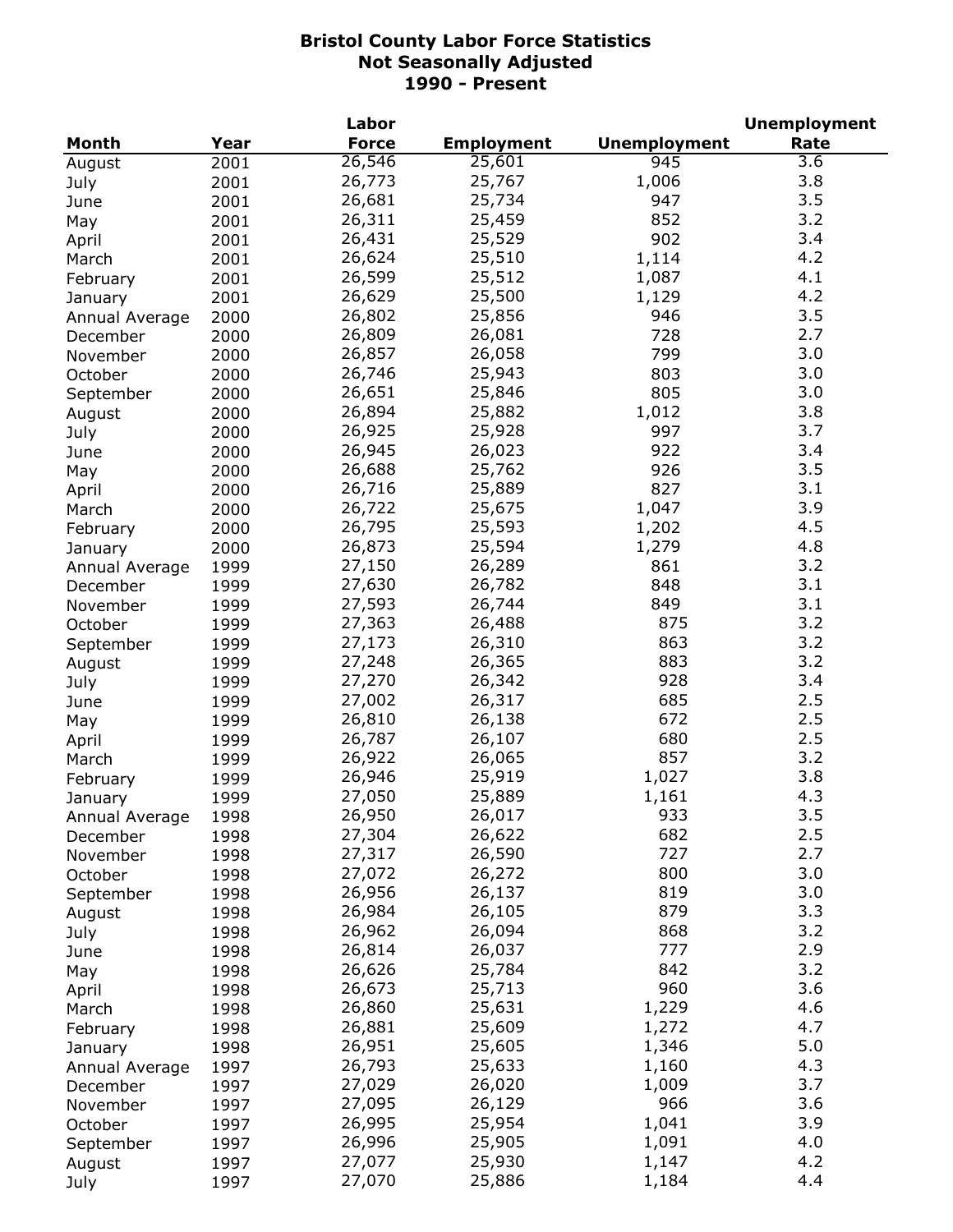|                |      | Labor        |                   |                     | <b>Unemployment</b> |
|----------------|------|--------------|-------------------|---------------------|---------------------|
| <b>Month</b>   | Year | <b>Force</b> | <b>Employment</b> | <b>Unemployment</b> | Rate                |
| June           | 1997 | 26,778       | 25,712            | 1,066               | 4.0                 |
| May            | 1997 | 26,492       | 25,427            | 1,065               | 4.0                 |
| April          | 1997 | 26,442       | 25,361            | 1,081               | 4.1                 |
| March          | 1997 | 26,557       | 25,219            | 1,338               | 5.0                 |
| February       | 1997 | 26,478       | 25,052            | 1,426               | 5.4                 |
| January        | 1997 | 26,512       | 25,006            | 1,506               | 5.7                 |
| Annual Average | 1996 | 26,244       | 25,135            | 1,109               | 4.2                 |
| December       | 1996 | 26,670       | 25,600            | 1,070               | 4.0                 |
| November       | 1996 | 26,668       | 25,664            | 1,004               | 3.8                 |
| October        | 1996 | 26,525       | 25,547            | 978                 | 3.7                 |
|                |      | 26,300       | 25,366            | 934                 | 3.6                 |
| September      | 1996 | 26,421       | 25,342            | 1,079               | 4.1                 |
| August         | 1996 |              |                   |                     | 4.1                 |
| July           | 1996 | 26,336       | 25,249            | 1,087               |                     |
| June           | 1996 | 26,193       | 25,265            | 928                 | 3.5                 |
| May            | 1996 | 25,868       | 24,956            | 912                 | 3.5                 |
| April          | 1996 | 25,849       | 24,820            | 1,029               | 4.0                 |
| March          | 1996 | 26,031       | 24,747            | 1,284               | 4.9                 |
| February       | 1996 | 26,045       | 24,617            | 1,428               | 5.5                 |
| January        | 1996 | 26,017       | 24,443            | 1,574               | 6.0                 |
| Annual Average | 1995 | 25,801       | 24,466            | 1,335               | 5.2                 |
| December       | 1995 | 25,924       | 24,876            | 1,048               | 4.0                 |
| November       | 1995 | 26,062       | 24,938            | 1,124               | 4.3                 |
| October        | 1995 | 26,018       | 24,754            | 1,264               | 4.9                 |
| September      | 1995 | 25,843       | 24,551            | 1,292               | 5.0                 |
| August         | 1995 | 26,009       | 24,614            | 1,395               | 5.4                 |
| July           | 1995 | 25,942       | 24,502            | 1,440               | 5.6                 |
| June           | 1995 | 25,640       | 24,452            | 1,188               | 4.6                 |
| May            | 1995 | 25,340       | 24,143            | 1,197               | 4.7                 |
| April          | 1995 | 25,474       | 24,200            | 1,274               | 5.0                 |
| March          | 1995 | 25,643       | 24,162            | 1,481               | 5.8                 |
| February       | 1995 | 25,801       | 24,218            | 1,583               | 6.1                 |
| January        | 1995 | 25,910       | 24,178            | 1,732               | 6.7                 |
| Annual Average | 1994 | 25,902       | 24,342            | 1,560               | 6.0                 |
| December       | 1994 | 25,744       | 24,561            | 1,183               | 4.6                 |
| November       | 1994 | 25,947       | 24,661            | 1,286               | 5.0                 |
| October        | 1994 | 25,829       | 24,506            | 1,323               | 5.1                 |
|                | 1994 | 25,650       | 24,325            | 1,325               | 5.2                 |
| September      | 1994 | 25,941       | 24,486            | 1,455               | 5.6                 |
| August         |      | 25,889       | 24,412            | 1,477               | 5.7                 |
| July           | 1994 | 25,840       | 24,456            | 1,384               | 5.4                 |
| June           | 1994 |              |                   |                     | 5.5                 |
| May            | 1994 | 25,612       | 24,215            | 1,397               | 5.9                 |
| April          | 1994 | 25,623       | 24,110            | 1,513               |                     |
| March          | 1994 | 26,013       | 24,056            | 1,957               | 7.5                 |
| February       | 1994 | 26,289       | 24,190            | 2,099               | 8.0                 |
| January        | 1994 | 26,446       | 24,128            | 2,318               | 8.8                 |
| Annual Average | 1993 | 26,458       | 24,472            | 1,986               | 7.5                 |
| December       | 1993 | 26,322       | 24,615            | 1,707               | 6.5                 |
| November       | 1993 | 26,482       | 24,664            | 1,818               | 6.9                 |
| October        | 1993 | 26,525       | 24,548            | 1,977               | 7.5                 |
| September      | 1993 | 26,187       | 24,502            | 1,685               | 6.4                 |
| August         | 1993 | 26,511       | 24,764            | 1,747               | 6.6                 |
| July           | 1993 | 26,506       | 24,767            | 1,739               | 6.6                 |
| June           | 1993 | 26,461       | 24,736            | 1,725               | 6.5                 |
| May            | 1993 | 26,257       | 24,418            | 1,839               | 7.0                 |